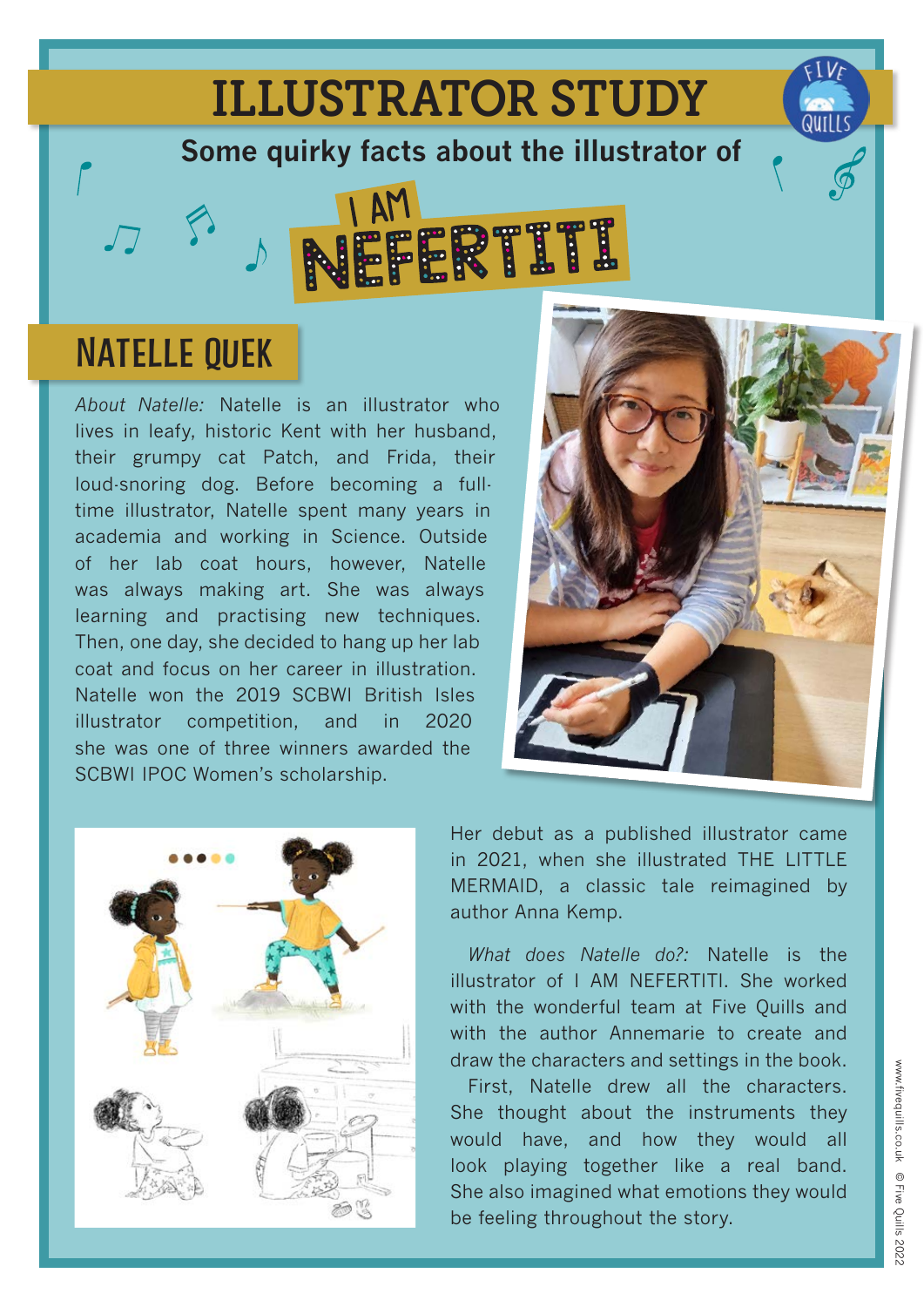![](_page_1_Picture_0.jpeg)

Natelle started with Nefertiti, who is the star of the show. She is the drummer that holds the band together! Natelle gave Nefertiti bright, bold colours, stars on her leggings, and let's not forget her trusty drumsticks. The bright colours that Nefertiti wears come in handy when she shrinks to the size of your thumb, because you can still spot her even when she's so tiny!

Once Natelle had Nefertiti figured out, she drew the rest of the characters. She used photos of real instruments to make sure that every

band member was playing their instrument correctly.

![](_page_1_Picture_4.jpeg)

![](_page_1_Picture_5.jpeg)

Natelle used her iPad Pro to do all her drawings, from the tiny sketches, to final artwork!

![](_page_1_Picture_7.jpeg)

She experimented with different ways to create perspective. This is like how a camera zoom lens works, or as if you were looking down from high up – just like how movies show scenes from different angles.